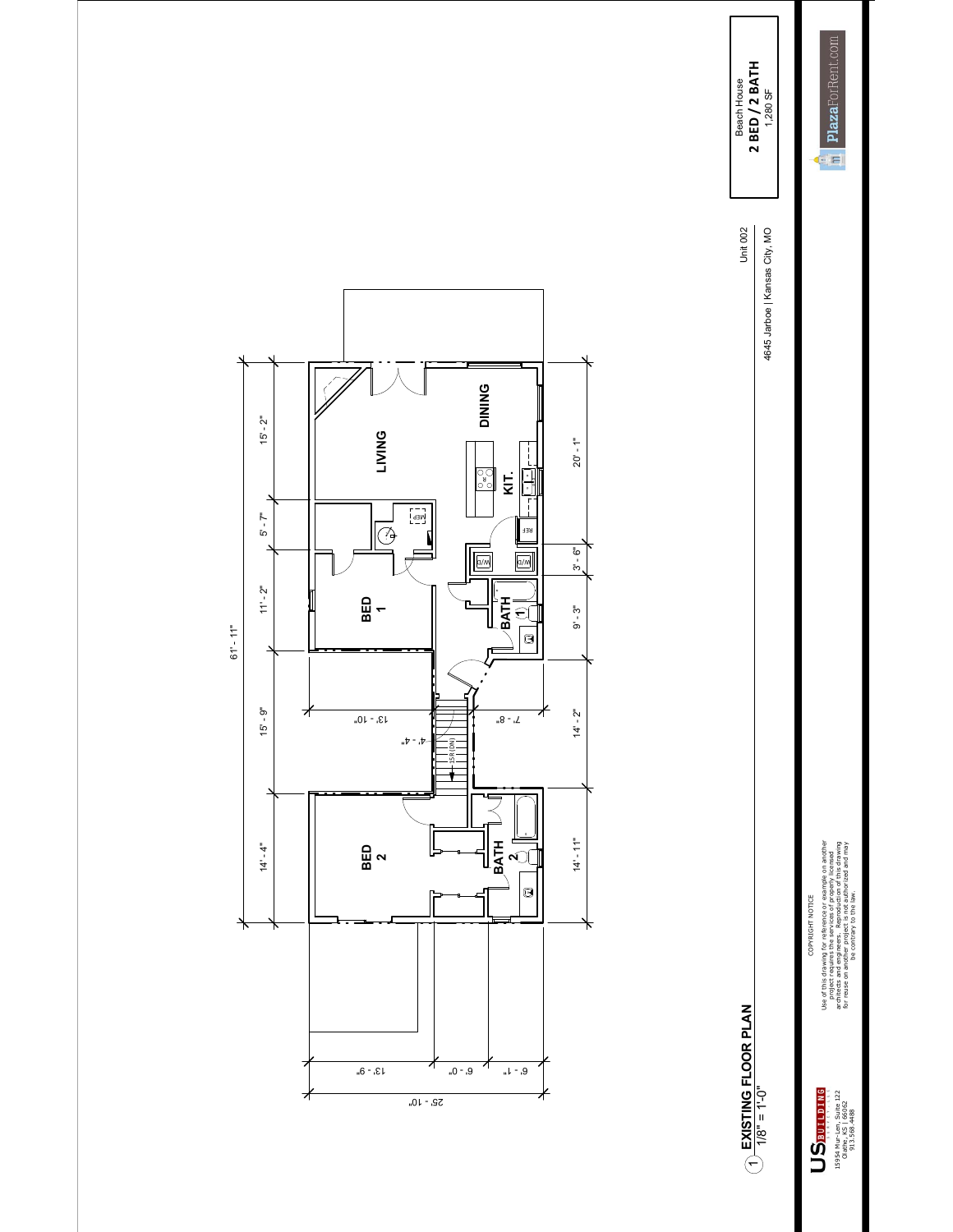

Use of this drawing for reference or example on another<br>architect red engineers, Reproduction of Visionawa<br>architect red engineers, Reproduction of Visionawa<br>for rease on another project, is not authorized and may Use of this drawing for reference or example on another architects and engineers. Reproduction of this drawing for reuse on another project is not authorized and may project requires the services of properly licensed COPYRIGHT NOTICE be contrary to the law. COPYRIGHT NOTICE

 $\begin{array}{c} \sum_{y} \sum_{y} \min_{x} \frac{1}{x} \prod_{y} \min_{y} \frac{1}{x} \text{.} \\\\ \text{15954 M} \min_{y} \min_{y} \min_{y} \frac{122}{122} \\\\ \text{15954 M} \min_{y} \min_{y} \frac{122}{125682} \end{array}$ 15954 Mur-Len, Suite 122 Olathe, KS | 66062 913.568.4488

1/8" = 1'-0"

2 BED / 2.5 BATH **2 BED / 2.5 BATH** Beach House Beach House

> 4645 Jarboe | Kansas City, MO 4645 Jarboe | Kansas City, MO

Unit 003